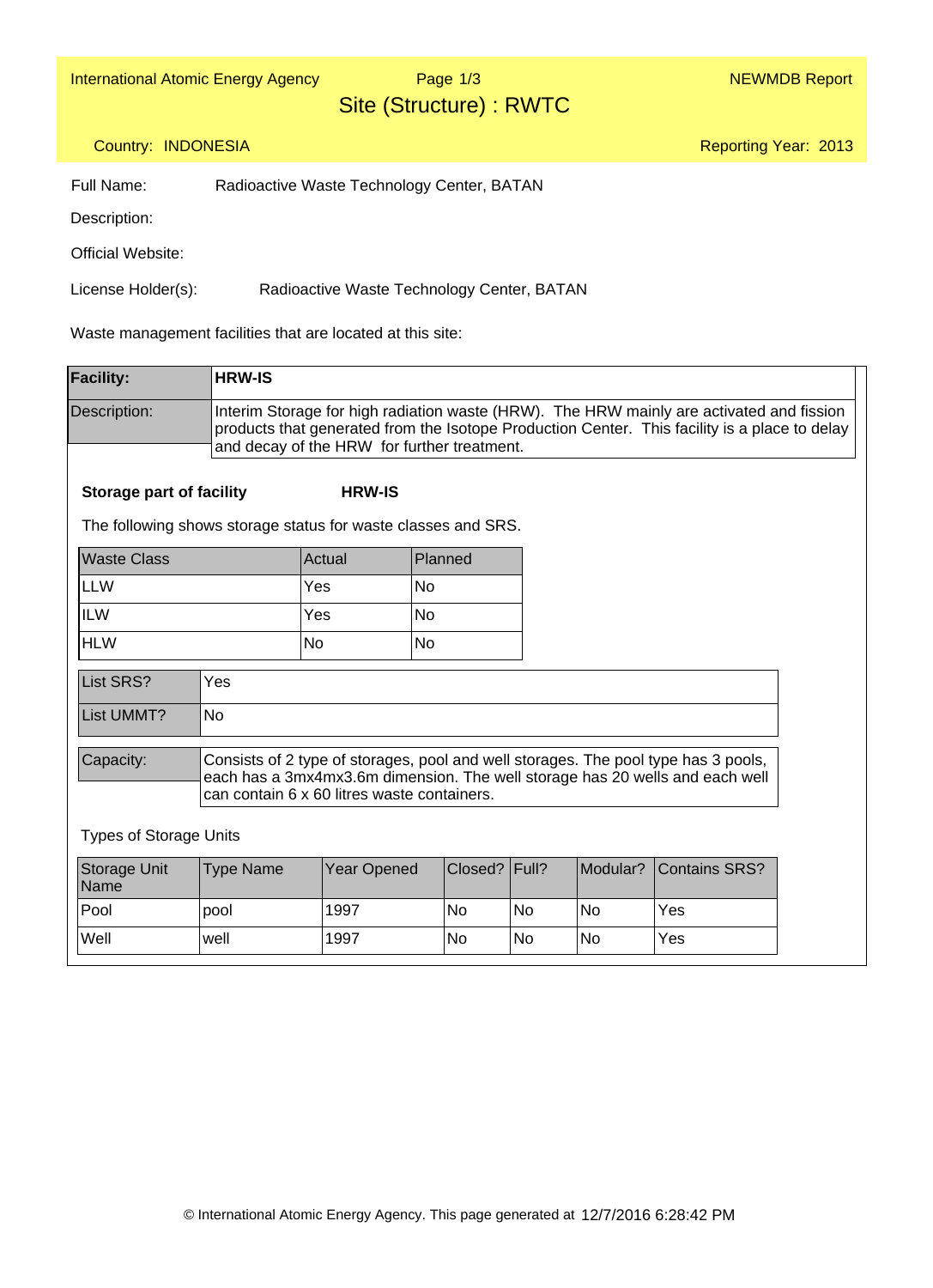## Page 2/3

### Site (Structure) : RWTC

Reporting Year: 2013

#### Country: INDONESIA

| <b>Facility:</b>                | <b>IS</b>        |                                                                                              |           |           |          |                      |  |  |
|---------------------------------|------------------|----------------------------------------------------------------------------------------------|-----------|-----------|----------|----------------------|--|--|
| Description:                    | and IS-2.        | The IS facilitiy is for storing conditioned waste before disposal. There are 2 modules: IS-1 |           |           |          |                      |  |  |
| <b>Storage part of facility</b> |                  | IS                                                                                           |           |           |          |                      |  |  |
|                                 |                  | The following shows storage status for waste classes and SRS.                                |           |           |          |                      |  |  |
| <b>Waste Class</b>              |                  | Actual                                                                                       | Planned   |           |          |                      |  |  |
| LLW                             |                  | Yes                                                                                          | <b>No</b> |           |          |                      |  |  |
| <b>ILW</b>                      |                  | Yes                                                                                          | <b>No</b> |           |          |                      |  |  |
| <b>HLW</b>                      |                  | <b>No</b>                                                                                    | <b>No</b> |           |          |                      |  |  |
| List SRS?                       | Yes              |                                                                                              |           |           |          |                      |  |  |
| List UMMT?                      | <b>No</b>        |                                                                                              |           |           |          |                      |  |  |
| Capacity:                       | 950L/350L shell. | Design capacity of each module is 1500 units of 200L drum and 500 units of                   |           |           |          |                      |  |  |
| <b>Types of Storage Units</b>   |                  |                                                                                              |           |           |          |                      |  |  |
| Storage Unit<br>Name            | <b>Type Name</b> | <b>Year Opened</b>                                                                           | Closed?   | Full?     | Modular? | <b>Contains SRS?</b> |  |  |
| $IS-1$                          | building         | 1989                                                                                         | No        | <b>No</b> | Yes      | Yes                  |  |  |
| $IS-2$                          | building         | 2003                                                                                         | No        | No        | Yes      | No                   |  |  |